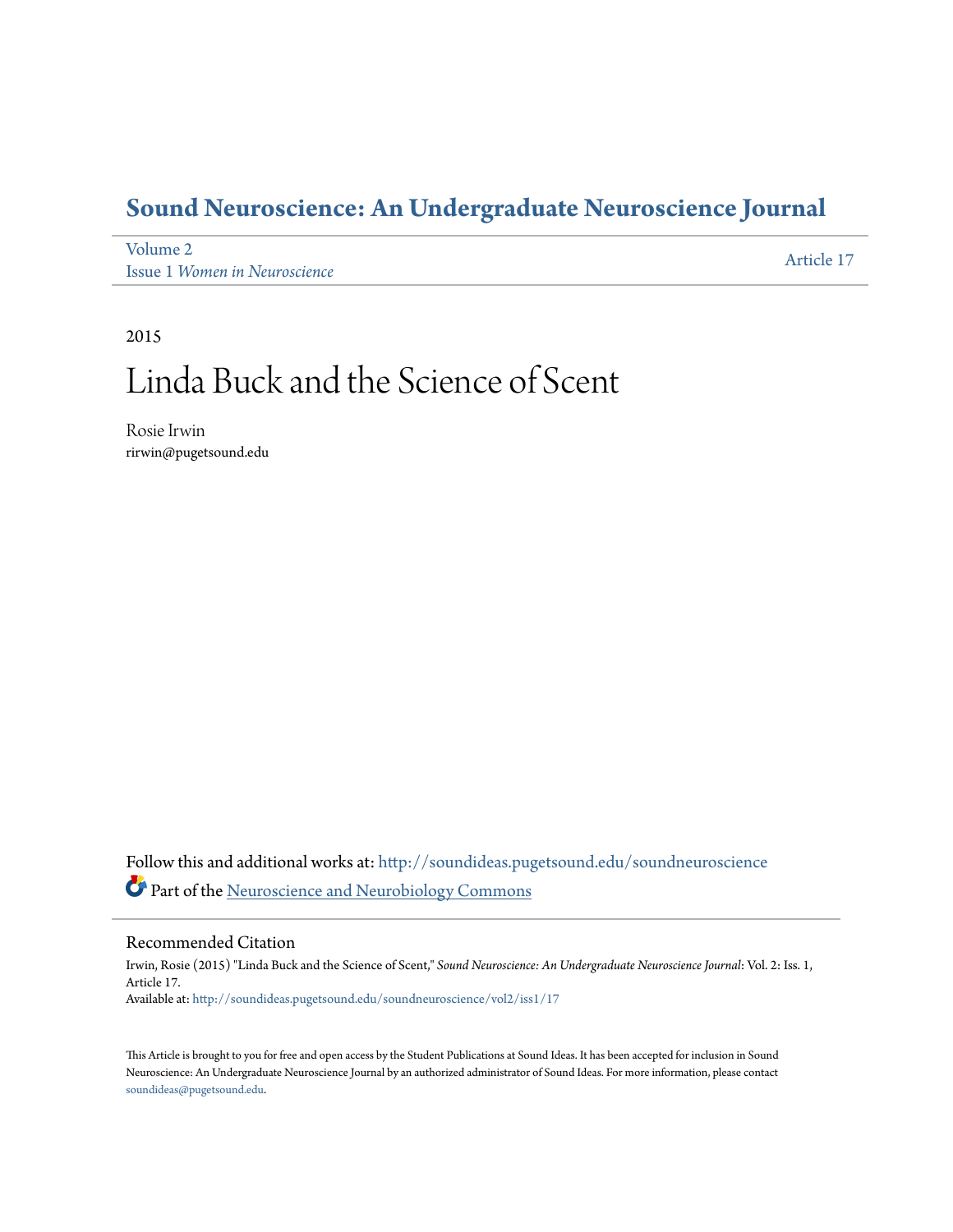## **Linda Buck and the Science of Scent** Rosie Irwin *Neuroscience 201*

 Linda Buck has pioneered research in olfactory neuroscience, opening up an entire field of study that has grown immensely over the past 20 years. Throughout her career, she has been fortunate to have support and opportunities in all the right places. Buck was born in 1947 in Seattle, Washington. As a young girl, she was full of curiosity and spent much of her free time on what she dubbed adventures. Her parents were very supportive and encouraged Buck to "think independently and to be critical of [her] own ideas;" they wanted her "to do something worthwhile with [her] life." Buck received a bachelor's degree in psychology from the University of Washington, but it wasn't until she took a class in immunology several years after graduation that she realized she wanted to be a biologist (1).

 Throughout the beginning of her scientific career, Buck worked all over the country in laboratories at well-known universities and medical centers. Each stage of Buck's career has influenced her interests and guided her to where she is today. In graduate school at the UT Southwestern Medical Center in Dallas, Texas, Buck's research focused on molecular mechanisms at work in biological systems. She did extensive work with cell-surface immunoglobulin used as antigen receptors. In 1980, she moved to New York City to do her postdoctoral work at Columbia University. While carrying out her research in immunology, Buck realized that in order to participate in the molecular studies about which she was passionate, she needed to keep up with new technology and learn about modern molecular biology techniques. This prompted her to move the lab of Richard Axel at Columbia University. At the time, Axel was studying molecular aspects of the nervous system of Aplysia, a sea snail. However, Buck was interested in searching for genes encoding receptors on the surfaces of neurons. Because of this, she decided to develop a technique for cloning genes expressed in a single neuron using Aplysia (2). This technique would later become vital for her olfactory research.

 Buck first became interested in the sense of smell and odor detection when she read the 1985 article from Sol Snyder's group discussing the subject. In 1988, she began a three-year research project to find the genes encoding for odorant receptors. Buck had been working on developing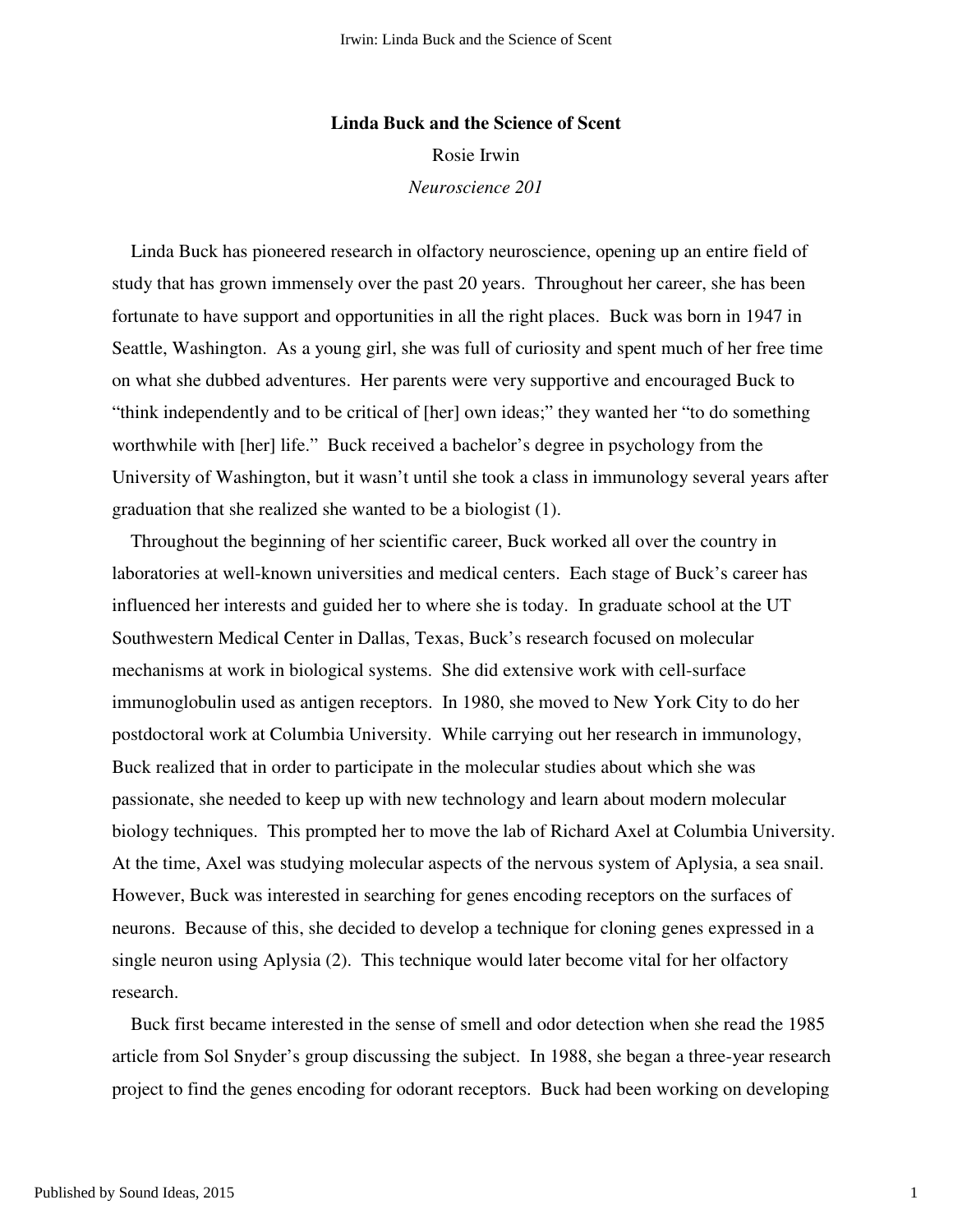a method to identify rearranged genes in mammalian nervous systems and believed that such past rearrangements may provide insight into the diversity of genes encoding olfactory receptors (2). In 1991, after three years of 12 to 15 hour work days in the lab, Buck and Axel published the article, which would eventually lead to their reception of the 2004 Nobel Prize in Medicine or Physiology (3).

Buck and Axel's 1991 article made huge advances in understanding the sense of smell. Together, they provided evidence that odorant receptors are G-protein coupled receptors, there is a multigene family that encodes for the varied but related odorant receptors, and olfactory receptors are selectively expressed in the olfactory epithelium (4). Buck's research also indicated that there are hundreds of receptors, making the multigene family that encodes for them possibly one of the largest in the human genome. Additionally, they suggest that each receptor accepts multiple odorants, which would account for the tens of thousands of odors detectable by humans (4). This research raised many more questions than it answered, prompting Buck to continue studying the nature of the olfactory system.

Buck's work and the research performed by other laboratories as a result of her discoveries have vast implications for the public. With a true understanding of olfactory receptors, scientists may be able to find a way to switch them on or off. This could be used in simple ways, for example employing a chemical in dirty subways and bathrooms to shut off olfactory receptors and block bad smells. Scientists could possibly clone olfactory receptors of dogs that can detect bombs and drugs to create "ultra sniffers." Implications also lie in the realm of health; blocking olfactory receptors is a technique that could be used to decrease food cravings in people with obesity and to help increase the appetites of cancer patients (3).

Buck continued her work in the underlying mechanisms of the olfactory system after her threeyear project. Initially, she looked into how neurons are organized on the olfactory epithelium – where neurons with the same olfactory receptor are spread randomly within an olfactory receptor expression zone – and the olfactory bulb – where axons of similar neurons converge in glomeruli at specific sites (5). Her team ascertained that many odorant sensory neurons recognize not just one odorant, but also a subset of odorants sharing similar structures. Odorant sensory neurons may recognize a large number of odors because each odor code is made up of multiple molecules and activates multiple types of odorant sensory neurons. They also found that other odorant sensory neurons that only recognize a few odorants are animal specific (6).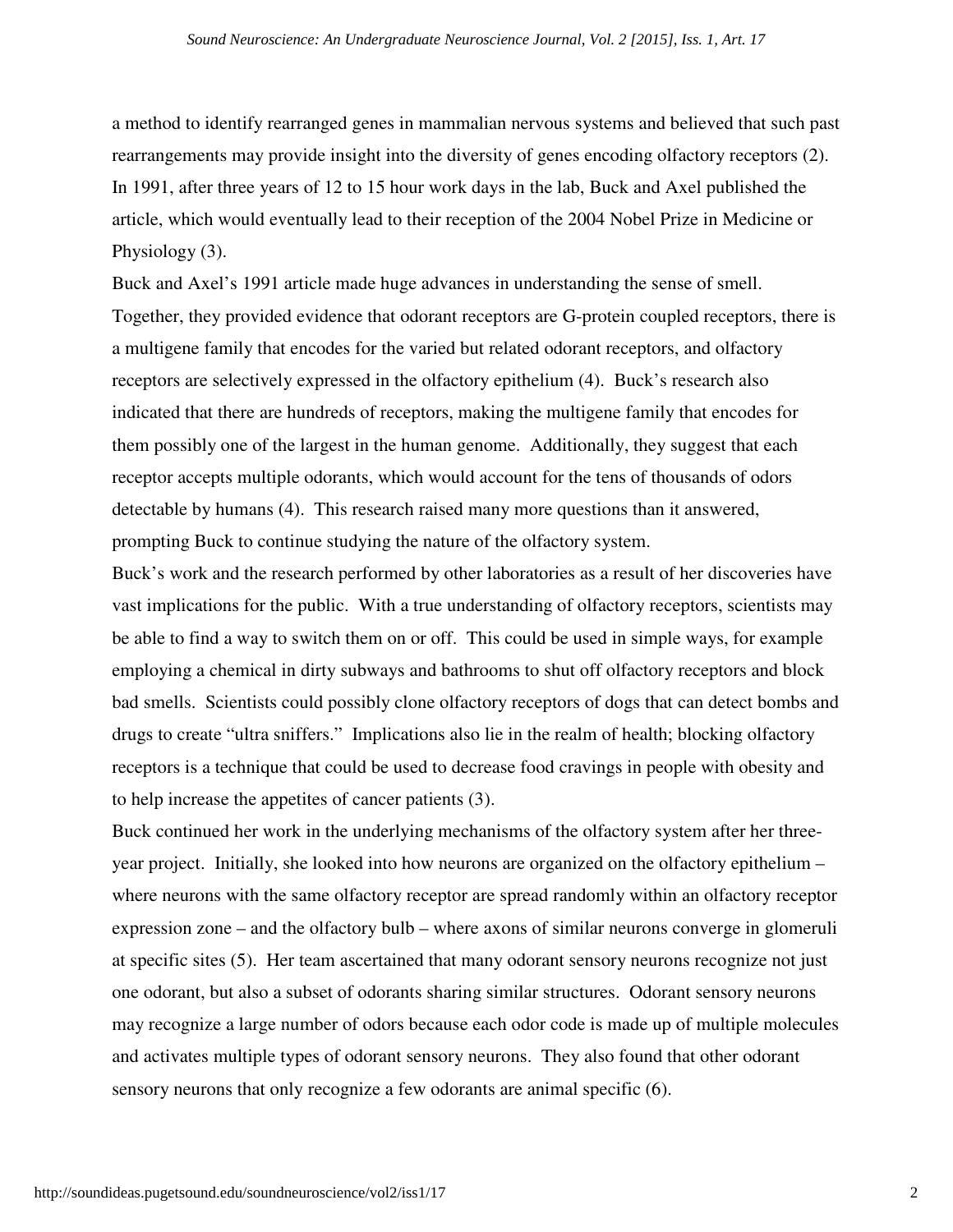Buck has continued her research in areas pertaining to nasal detection ability, as well as other areas of research. Her team has performed research pertaining to the detection of pheromones, which are detected by the vomeronasal organ. They suggest that pheromones may be detected by only a few receptors rather than a complex array of receptors as is with odors (5). More recently, Buck's work has turned toward aging. Her team has identified multiple drugs already approved for human use that extend the lifespan of Caenorhabditis elegans, a nematode. They believe that these compounds can now be used with aging mammals to test the effect of the drugs on non-nematode organisms (7).

Linda Buck has greatly influenced the field of neuroscience. She forged the foundation for olfactory research and understanding and is now working to defy time and reduce the effects of aging. As a woman in a predominantly male profession, Buck faced seemingly few obstacles. That said, she still had to work hard to prove herself, just as anyone does in a cutthroat profession. She was fortunate to have parents who shaped her childhood so that as an adult, she would work hard to reach higher goals and obtain many amazing opportunities to work with excellent scientists, which allowed her to establish herself as a prominent and influential neuroscientist.